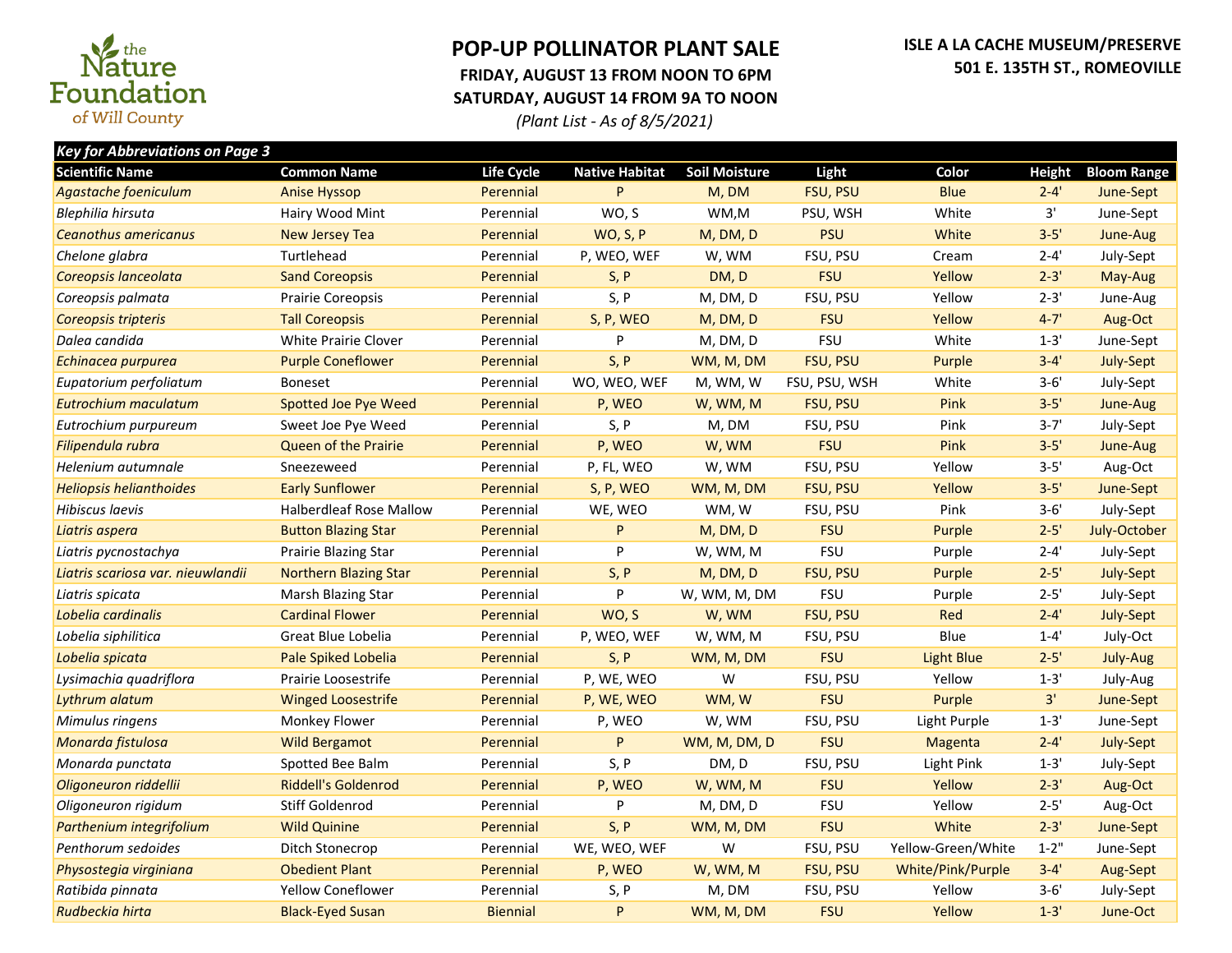

## **POP-UP POLLINATOR PLANT SALE FRIDAY, AUGUST 13 FROM NOON TO 6PM SATURDAY, AUGUST 14 FROM 9A TO NOON**

## **ISLE A LA CACHE MUSEUM/PRESERVE 501 E. 135TH ST., ROMEOVILLE**

*(Plant List - As of 8/5/2021)*

| <b>Scientific Name</b>         | <b>Common Name</b>            | Life Cycle        | <b>Native Habitat</b> | <b>Soil Moisture</b>       | Light           | Color                | <b>Height</b> | <b>Bloom Range</b> |
|--------------------------------|-------------------------------|-------------------|-----------------------|----------------------------|-----------------|----------------------|---------------|--------------------|
| Rudbeckia subtomentosa         | <b>Sweet Black-Eyed Susan</b> | Perennial         | P                     | WM, M, DM                  | <b>FSU</b>      | Yellow               | $3 - 5'$      | Aug-Oct            |
| Rudbeckia triloba              | Brown-Eyed Susan              | Biennial          | <b>WO</b>             | WM, M, DM                  | FSU, PSU        | Yellow               | $2 - 4'$      | Aug-Oct            |
| Silene regia                   | <b>Royal Catchfly</b>         | Perennial         | P                     | M, DM                      | <b>FSU</b>      | Red                  | $2 - 4'$      | July-Aug           |
| Silene stellata                | <b>Starry Campion</b>         | Perennial         | S, P                  | WM, M, DM                  | FSU, PSU, PSH   | White                | $2 - 3'$      | Jul-Oct            |
| Silphium laciniatum            | <b>Compass Plant</b>          | Perennial         | P                     | M, DM                      | <b>FSU</b>      | Yellow               | $6 - 12'$     | June-Sept          |
| Silphium perfoliatum           | Cup Plant                     | Perennial         | S, P                  | W, WM, M                   | FSU, PSU        | Yellow               | $4 - 10'$     | July-Sept          |
| Silphium terebinthinaceum      | <b>Prairie Dock</b>           | Perennial         | P                     | WM, M, DM                  | <b>FSU</b>      | Yellow               | $2 - 10'$     | July-Sept          |
| Solidago caesia                | <b>Blue Stemmed Goldenrod</b> | Perennial         | <b>WO</b>             | M, DM                      | PSU, WSH        | Yellow               | $1 - 3'$      | Aug-Oct            |
| Solidago flexicaulis           | Zig Zag Goldenrod             | Perennial         | <b>WO</b>             | W, WM, M, DM FSU, PSU, WSH |                 | Yellow               | $1 - 3'$      | Aug-Oct            |
| Solidago speciosa              | Showy Goldenrod               | Perennial         | S, P                  | M, DM, D                   | FSU, PSU        | Yellow               | $2 - 5'$      | Aug-Oct            |
| Symphyotrichum ericoides       | <b>Heath Aster</b>            | Perennial         | P, S                  | M, DM, D                   | FSU, PSU        | White                | 2'            | Aug-Oct            |
| Symphyotrichum novae-angliae   | New England Aster             | Perennial         | P                     | W, WM, M, DM               | <b>FSU</b>      | <b>Blue/Purple</b>   | $2 - 5'$      | Aug-Oct            |
| Symphyotrichum oblongfolium    | <b>Aromatic Aster</b>         | Perennial         | P                     | M, DM                      | <b>FSU</b>      | Purple               | 2'            | Aug-Nov            |
| Symphyotrichum ooglentangiense | Sky Blue Aster                | Perennial         | S, P                  | M, DM, D                   | FSU, PSU        | Blue                 | $2 - 4'$      | Aug-Oct            |
| Symphyotrichum puniceum        | <b>Swamp Aster</b>            | Perennial         | P, WE                 | W, WM                      | FSU, PSU        | <b>Light Blue</b>    | $2 - 6'$      | Aug-Oct            |
| Symphyotrichum sericeum        | Silky Aster                   | Perennial         | S, P                  | DM, D                      | FSU, PSU        | Purple               | $1 - 2'$      | Sept-Oct           |
| Symphyotrichum shortii         | <b>Short's Aster</b>          | Perennial         | S, WO                 | M, DM                      | PSU, LSH        | <b>Blue/Purple</b>   | 3'            | Aug-Oct            |
| Verbena stricta                | <b>Hoary Vervain</b>          | Perennial         | S, P                  | DM, D                      | FSU, PSU        | Purple               | $2 - 3'$      | June-Sept          |
| Vernonia fasciculata           | <b>Ironweed</b>               | Perennial         | S, P, WEO             | WM, M                      | <b>FSU, PSU</b> | Purple               | $2 - 4'$      | July-Sept          |
| Veronicastrum virginicum       | Culver's Root                 | Perennial         | S, P                  | WM, M, DM                  | FSU, PSU        | White                | $3 - 6'$      | June-Aug           |
|                                |                               |                   |                       |                            |                 |                      |               |                    |
| <b>GRASSES</b>                 |                               |                   |                       |                            |                 |                      |               |                    |
| <b>Scientific Name</b>         | <b>Common Name</b>            | <b>Life Cycle</b> | <b>Native Habitat</b> | <b>Soil Moisture</b>       | Light           | Color                | <b>Height</b> | <b>Bloom Range</b> |
| Andropogon gerardii            | <b>Big Bluestem Grass</b>     | Perennial         | P                     | WM, M, DM                  | <b>FSU</b>      | Russet               | $3 - 8'$      | Aug-Sept           |
| Bouteloua curtipendula         | <b>Side Oats Grama Grass</b>  | Perennial         | P                     | DM, D                      | <b>FSU</b>      | Orange               | $2 - 3'$      | July-Oct           |
| Panicum virgatum               | <b>Switch Grass</b>           | Perennial         | P                     | W, WM, M                   | <b>FSU</b>      | Yellow/Orange        | $3 - 6'$      | June-Oct           |
| Schizachyrium scoparium        | <b>Little Bluestem Grass</b>  | Perennial         | P                     | M, DM, D                   | <b>FSU</b>      | Yellow/Orange/Purple | $2 - 3'$      | Aug-Sept           |
| Sorghastrum nutans             | <b>Indian Grass</b>           | Perennial         | P                     | WM, M, DM                  | <b>FSU</b>      | Yellow               | $3 - 7'$      | Aug-Sept           |
| Sporobolus heterolepis         | <b>Prairie Dropseed Grass</b> | Perennial         | P                     | WM, M, DM                  | <b>FSU</b>      | Russet               | $2 - 3'$      | Aug-Sept           |
|                                |                               |                   |                       |                            |                 |                      |               |                    |
| <b>SEDGES</b>                  |                               |                   |                       |                            |                 |                      |               |                    |
| <b>Scientific Name</b>         | <b>Common Name</b>            | <b>Life Cycle</b> | <b>Native Habitat</b> | <b>Soil Moisture</b>       | Light           | Color                | <b>Height</b> | <b>Bloom Range</b> |
| Carex vulpinoidea              | <b>Brown Fox Sedge</b>        | Perennial         | P, WEO                | W, WM, M, DM               | <b>FSU, PSU</b> | Yellow/Green         | $2 - 3'$      | May-June           |
|                                |                               |                   |                       |                            |                 |                      |               |                    |